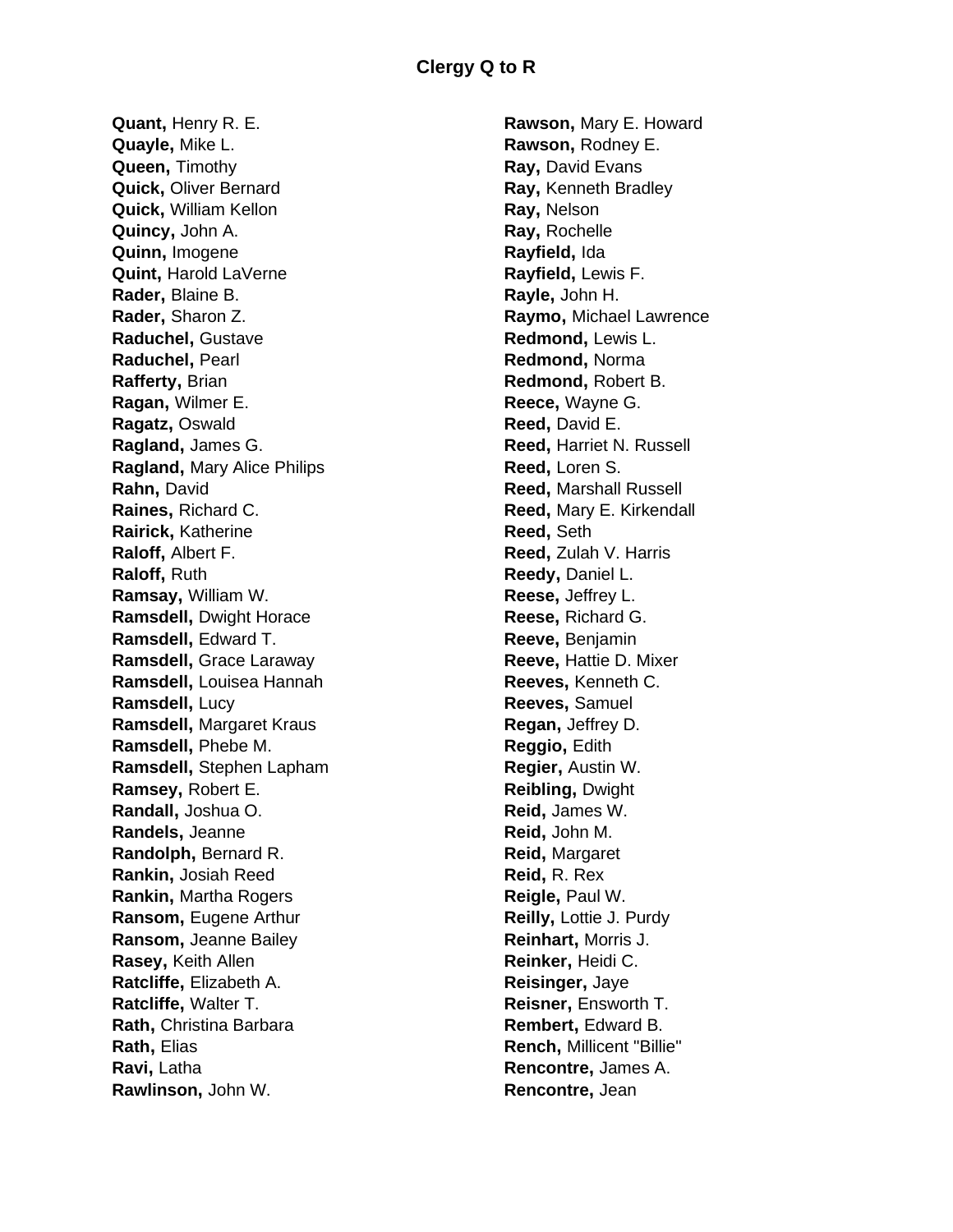**Renner,** Edgar Morton **Reusch,** Moses E. **Reynders,** Williams P. **Reyner,** Louis Eugene **Reynolds,** Alvia **Reynolds,** Ercie **Reynolds,** James Albert **Rhines,** Harry John **Rhinesmith,** Eleanor **Rhinesmith,** James Lyon **Rhoades,** Edward F. **Rhoades,** Stephen E. **Rhodes,** Wayne **Rice,** Allen B., II **Rice,** Allen B., Sr. **Rice,** Beverly **Rice,** Calvin **Rice,** Clifford **Rice,** Darrell LeRoy **Rice,** Earl R. **Rice,** Ethel **Rice,** George E. **Rice,** Josephine Mills **Rice,** Laura **Rice,** Merton S. **Rice,** Philip A. **Rice,** Shirelyann (Shan) Boekeloo Wilder **Rice,** Thomas **Rich,** Archie **Richard,** Eli D. **Richards,** Andrew J. **Richards,** Bertha May **Richards,** Charles **Richards,** Charles R. **Richards,** Delia A. **Richards,** Frederick Grant **Richards,** J. E. **Richards,** James H. **Richards,** Judson W. **Richards,** Lillian G. Fynn **Richards,** Lucina C. Wait **Richards,** Mildred Helene Berg **Richards,** Myrtle M. **Richards,** Paul F. **Richards,** Ransom R. **Richards,** Robert Davies

**Richards,** Robert Grant **Richards,** Sherman T. **Richards,** Thelma E. **Richards,** William **Richards,** William James **Richardson,** Mae **Richardson,** Mark **Richardson,** Tom **Richie,** James A. **Richmond,** Richard James **Richtmeyer,** Loren P. **Rickard,** Athanasius P. **Rickard,** Mary Helen Gregory **Rickard,** William D. (Tex) **Rickert,** Alice **Rickert,** Marvin Edgar **Riddick,** Isaac H. **Riddick,** Sarah **Rider,** Jon Y. S. **Rider,** William Harper **Ridley,** Claude **Ridley,** John **Riebel,** Elmer D. **Riebel,** John **Riebel,** Rachel Detweiler **Riebel,** Sadie S. **Riegel,** Reuben **Riehl,** Daniel C. **Riggio,** Conrad F. **Riley,** James **Riley,** Richard M. **Riley,** Samuel **Riley,** Thomas **Risley,** Carl S. **Risser,** Joanne **Ristow,** John H. **Ritchie,** Adra Fugate **Ritchie,** Corley S. **Ritchie,** James S. **Ritchie,** Lilley May **Ritter,** John **Ritter,** William Anthony **Ritzert,** Robert William **Ritzler,** Dorothy **Ritzler,** Leonard C. **Rivera,** Mary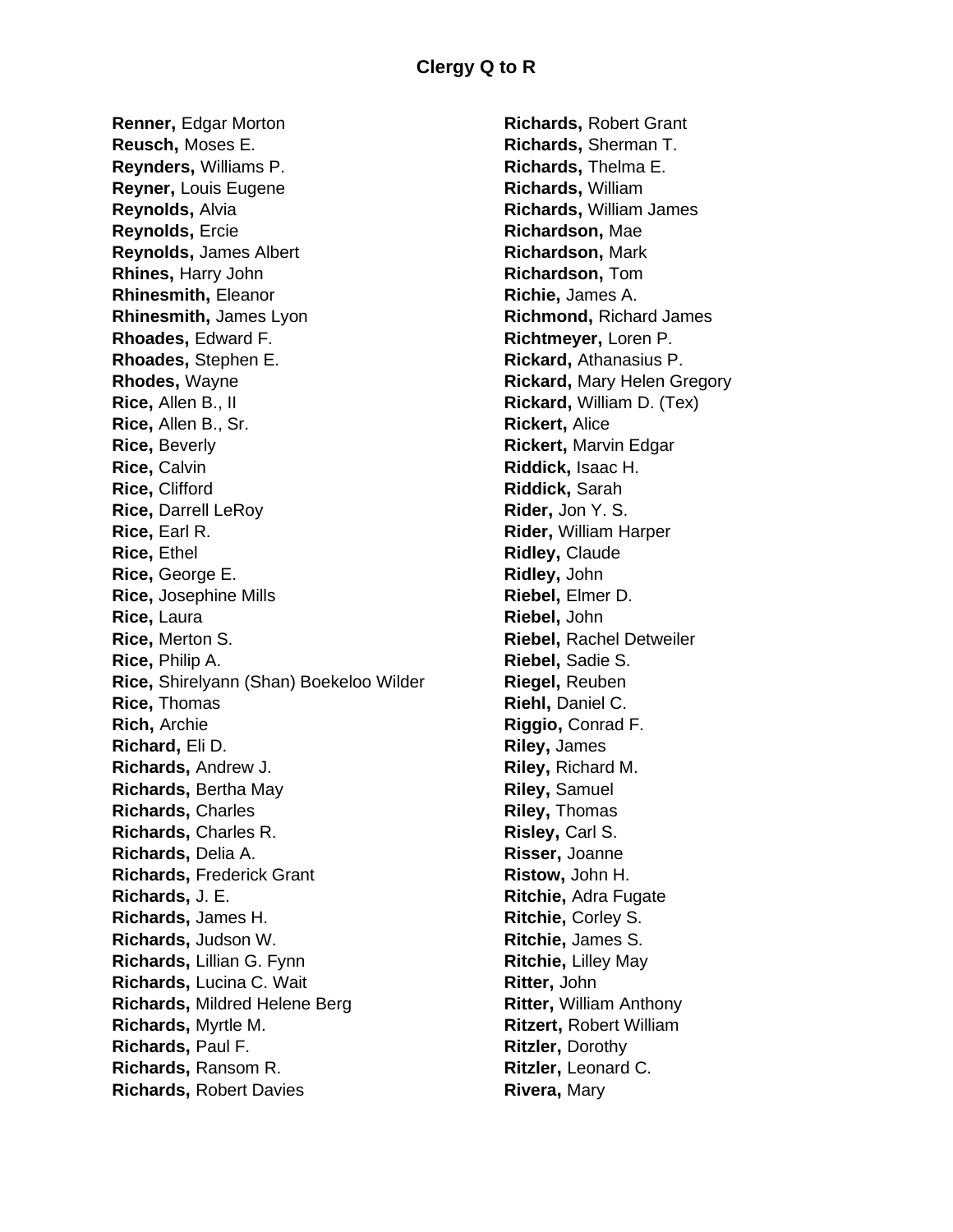**Roach,** Elva **Roach,** John D. **Robbins,** Charles **Robbins,** Jesse **Robbins,** Patrick D. **Robe,** James T. **Roberts,** Archie Ted **Roberts,** James **Roberts,** James **Roberts,** Maggie A. **Roberts,** Pansy **Roberts,** Paul Thurston **Roberts,** Walter N. **Robertson,** Gene A. **Robertson,** John **Robertson,** Stanley Joe **Robinson,** Carolyn **Robinson,** Donald Jerid **Robinson,** Emma **Robinson,** Ernest E. **Robinson,** George S. **Robinson,** Irvin E. **Robinson,** James W. **Robinson,** Katherine Ray **Robinson,** LeRoy T. **Robinson,** Lucy L. **Robinson,** Paul E. **Robinson,** Reba Margaret **Robinson,** Royce R. **Robinson,** Sullivan C. **Robinson,** Wallace D. **Robinson,** William D. **Robinson,** William J. **Robinson,** William T. **Rochelle,** James W. **Rodgers,** John J. **Rodgers,** Lila **Roe,** Elsie Gertrude Ueberschar **Roe,** Jacquelyn **Roe,** Raymond Frederick **Roehm,** Christoph **Roehm,** Mrs. **Rogers,** Annie **Rogers,** Edward H. **Rogers,** Henry **Rogers,** James A.

**Rogers,** John J. **Rogers,** Joseph **Rogers,** Thomas **Rolfe,** Alvern A. **Rood,** Dwight A. **Rood,** Harry L. **Rood,** Herbert H. **Roose,** Randall **Rork,** William W. **Rosa,** Marvin R. **Rosborough,** Thomas **Rose,** Bea **Rose,** Delbert Roy **Rose,** James S. **Rose,** Jane A. Terryberry **Rose,** Susan Schultz **Rosemurgy,** Ada M. **Rosemurgy,** Avis **Rosemurgy,** William J. **Roser,** Caroline Cansly **Roser,** Elias **Ross,** Charles W. **Ross,** Edward C. **Rosselman,** Guilford C. **Rossiter,** Rich **Rossman,** Dorothy J. **Rossman,** Loring **Roth,** Robert **Rothfuss,** Walter J. **Rough,** Thomas C. **Rousseau,** Thomas L. **Rowe,** Blanche **Rowe,** Edwin A. **Rowe,** Ethelyn **Rowe,** Gregory E. **Rowe,** John Angwin **Rowe,** Juanita Evon Menser **Rowe,** Justus A. **Rowe,** Martha A. Lincoln **Rowe,** Marvin L. **Rowland,** William D. **Rowland/Rohland,** David C. **Rowley,** May Havens **Royce,** Helen Louise **Roys,** Eva Fee **Rozeboom,** Althea